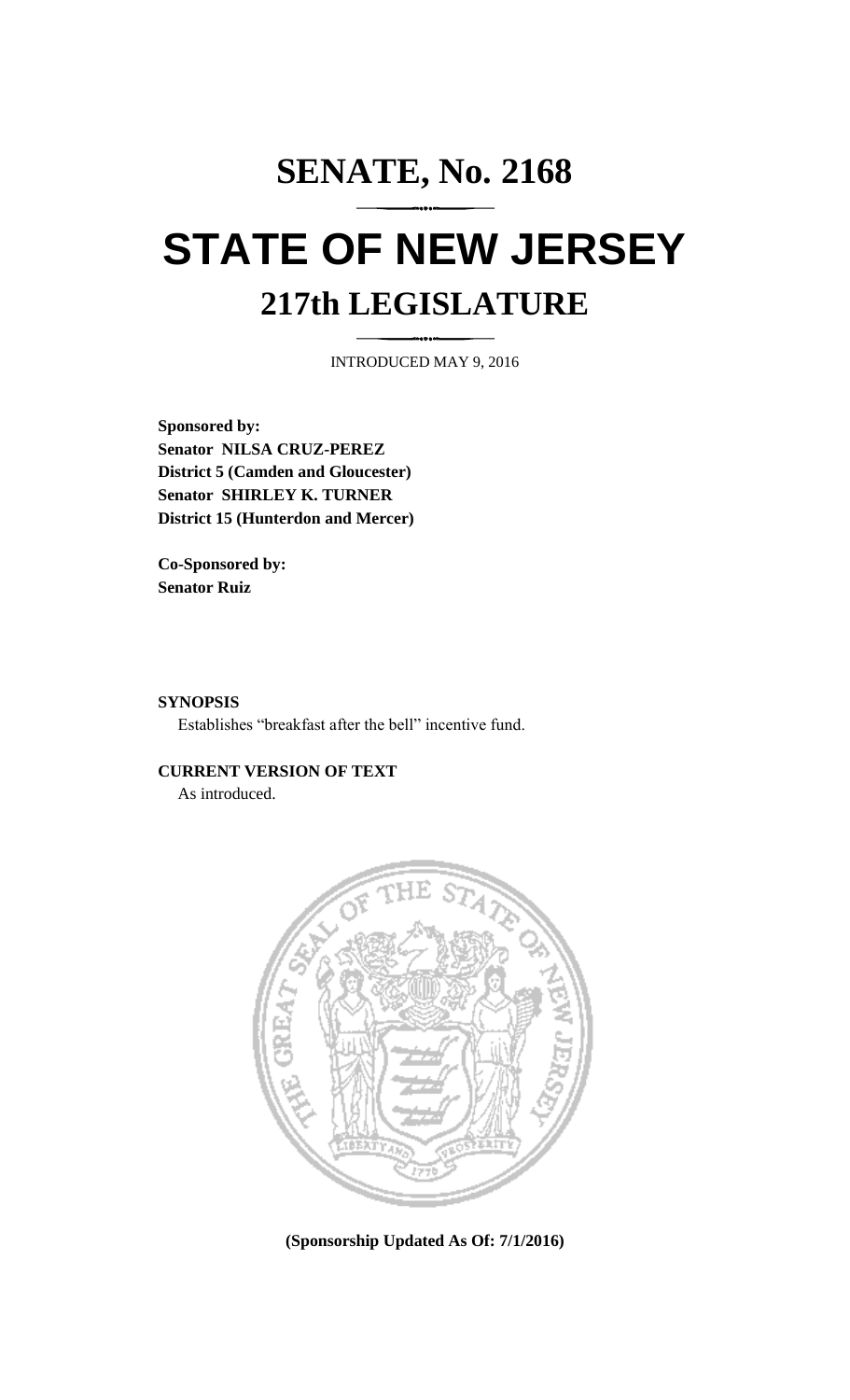**AN ACT** concerning school breakfast programs and supplementing Title 18A of the New Jersey Statutes. **BE IT ENACTED** *by the Senate and General Assembly of the State of New Jersey:* 1. a. The Department of Agriculture, in consultation with the Department of Education, shall develop and administer an incentive fund that will provide a 10-cent per breakfast supplement to the existing federal reimbursement to school districts that (1) participate in the federal school breakfast program, and (2) meet the eligibility requirements established pursuant to subsection b. of this section. b. A public school district with schools that participate in the federal school breakfast program that serve "breakfast after the bell" with 20 to 100 percent of its students eligible for free or reduced price breakfast shall be eligible for this additional reimbursement. c. The Department of Agriculture, in consultation with the Department of Education, shall provide guidance and support to school districts necessary to effectuate the purposes of this act. d. The Department of Agriculture, in consultation with the Department of Education, shall prepare and issue an annual report to the Governor and, pursuant to section 2 of P.L.1991, c.164 (C.52:14-19.1), to the Legislature on the annual cost of the incentive fund to the State, and the number and percentage of additional students participating in the "breakfast after the bell" program for each school district. e. The Legislature shall annually appropriate such funds as are necessary to implement this act. 2. This act shall take effect immediately. STATEMENT This bill requires the Department of Agriculture, in consultation with the Department of Education, to develop and administer a "breakfast after the bell" incentive fund to provide an additional reimbursement to certain school districts that participate in the federal school breakfast program. Under the bill, the incentive fund will provide a 10-cent per breakfast supplement to the existing federal reimbursement to a school district with schools that participate in the federal school breakfast program that serve "breakfast after the bell" with 20 to 100 percent of its students eligible for free or reduced price breakfast.